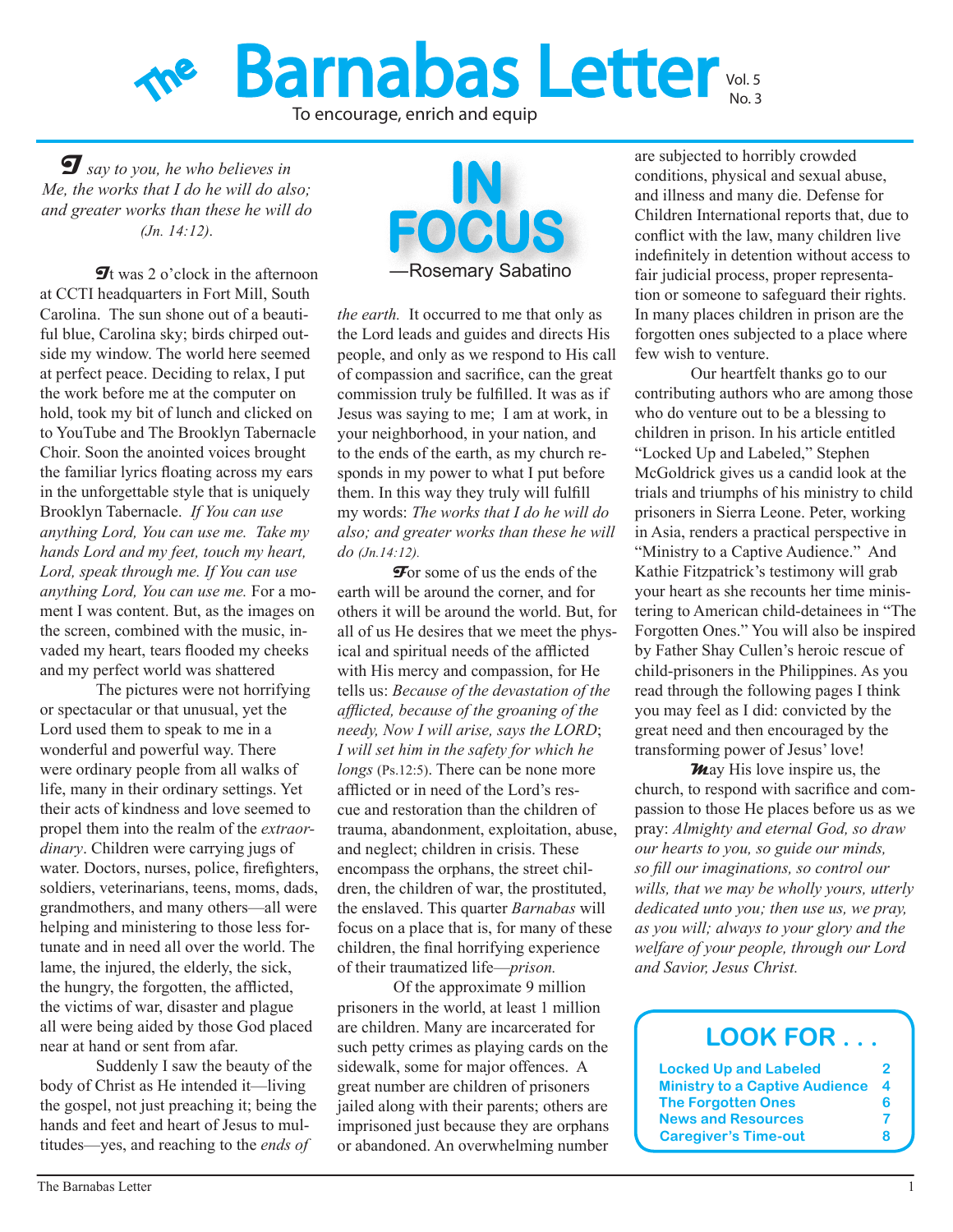

# Locked Up and Labeled —**Stephen McGoldrick**

What have you been called? How has it affected you? Animal. Worthless. Stupid. Baboon. Hopeless. Waste of money. Waste of space. During our time working in the prisons in Freetown, Sierra Leone, Africa, these were just some of the labels we heard attached to the children incarcerated there. Hear a name enough times, and you start to live up to it. Get told enough times that you have no value and you start to believe it.

*Jesus ... showed each person He met how greatly he or she was valued in His eyes ... we attempted to model the example of Jesus.*

As a team we worked in two juvenile prisons in Freetown. One was a holding institution for 11–17 year-olds awaiting trial, while the other was the place the children were sent to serve their sentence. In both cases, the majority of our time was spent in helping the kids to see and believe that they had *value* and that there was a *hope* for their future.

As we look to the example of Jesus, we see that He showed each person how greatly he or she was valued in His eyes. We all need to know we are valued, and often we underestimate how our treatment of others shows the value we are placing on them. As a team we attempted to model the example of Jesus to these children in the following ways.

Listening to them. Children in prison are institutionalized. They have no choice about when to wash, when to wake up and when or what to eat. In a world where they are reduced to a number there is a loss of identity. They all have stories to tell, but often they do not get a chance to share them without being judged. Yet, their opinions matter, and listening to and respecting them is the first step in validating their value and teaching them to value others.

**Loving them.** There are numerous ways that you can show the kids that you care. We were able to visit the

prisons regularly, and that consistency was so important as we built relationships.

We realized that we didn't have to be able to speak their language to show them love. In the early days of language study, two of us went to the prison with needle and thread in hand and stitched the boys' torn, threadbare clothing. We spent two hours perched on bricks sewing filthy clothes that were more often hole than cloth. As time went on, some of the boys brought more clothes and joined in sewing their own. Others sat around chatting and encouraging them on. Our simple, and rather unskilled, act of love and care had brought about a change in atmosphere—sometimes God's glory comes down in the strangest ways.

**Giving them boundaries.** Loving can be hard! Even though these children had a very tough life, we realized that it would not be right to let them get away with everything. They needed to have clear boundaries, with consistent loving measures if the boundaries were broken. It was very important that the kids knew the boundaries and that we stuck by them. Each visit was a fresh start, and we tried to resolve conflicts the day they happened when possible.

> *We had a heart to encourage them and to show them that, despite all, they had a hope and a future.*

**Encouraging them.** We all need to be built up and often our role was to be a "Barnabas" to the children in prison. We may not have known their family history nor all the knocks they had taken in life, but we had a heart to encourage them and to show them that, despite all, they had a hope and a future.

One of the ways we accomplished this support was to institute the "Top Guys Club" in both prisons awarding merit points for good behavior, hard work, kindness and respect. This recognition reinforced positive behavior. Points were deducted for swearing, fighting or verbal abuse.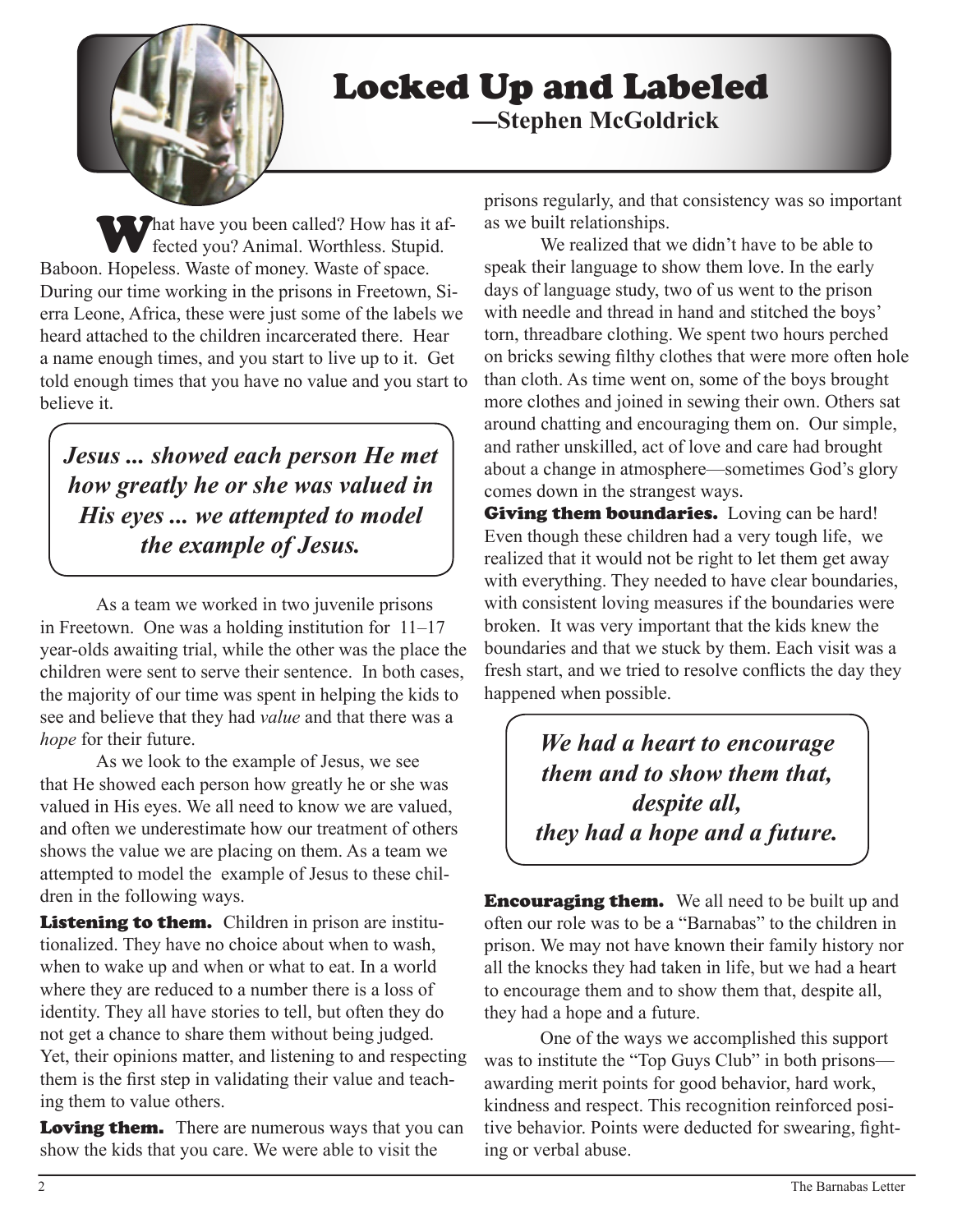However, they were able to partially make up for the loss of points by apologizing or resolving the conflict. After all, they needed to know that there are consequences to our actions, even if we are sorry for them. At the end of a ten-week period, prizes were awarded to the boys with the three highest scores. The prizes were usually a certain amount of money that we would spend for them on the articles of their choice. For example, one boy asked for t-shirts from the secondhand market, while another asked for a pair of shoes.

Recounting the story of Michael may be a good example of how God used this kind of encouragement. For the first few weeks after he entered the prison, he

was abusive, aggressive and rude. Because of Michael we had to break up many fights, and were on the receiving end of a lot of his verbal abuse. One of our workers came back to the office one evening and said, "I am not going there again. I've had enough." But we knew that our God is a God of second chances—that He does not hold things against us. We knew that this was the example we were to follow. After praying together, the abused worker was able to forgive Michael

and to show him love the next time we visited the prison.

It took many months of perseverance before trust was built with Michael. Slowly we did begin to see a change in his attitude until, eventually, he became the one we could trust with our belongings (while another of the boys who was great fun with a good attitude managed to pick our pockets quite a few times). Michael worked hard in the math and English classes that we conducted, and he also came out with some really profound stuff during Bible study. He was the one who would come to us and tell us when one of the boys had been treated badly. He came to trust us, knowing, when he confided in us, that we would advocate for the boys and try to make a difference.

The day finally came when Michael, who in his first few weeks in prison made history by scoring the most minus points, won the "Top Guys Club" award. He was so proud as he received his certificate. He thought for a moment and then asked us to keep the money for now, because he was determined to win it the next time too—and he did! In a world where adults would withhold food and beat these kids with little provocation,

this act of trust was a huge accomplishment.

**Giving them hope.** Many stories in the Bible can easily get glossed over: David slept with a married woman and then murdered her husband; Moses murdered an Egyptian in a fit of rage. Yet God used both these men to serve Him and to do amazing things.

With Jesus there is always hope. Some of the children we knew were in for murder, rape, theft, etc. Yet we knew God loved them and wanted them to know Him as their Creator, their Lord and their Father. We wanted to show them that the Bible is full of stories of men and women who messed up, then, in repentance, turned to a gracious, loving God who redeemed them and used them

powerfully. We wanted them to know that these stories are amazing testimonies of a God who wants them, no matter how broken, shattered, bruised, or messed up they are.

To be sure, prison work is a humbling ministry. Trust takes time as one builds relationships with children who have every reason to distrust you. Sometimes you will get knocked down. But when you cry out to God for these children for their pain, anger and despair—

God enables you to go back in to serve and love them, hoping that eventually the prison labels of liability will be replaced with Jesus' labels of love—

*Beloved,* 

 *Child of God, Made in the image of your Father, Valuable beyond belief!*

Stephen and Catherine McGoldrick are serving the Lord as missionaries with WEC International. They have ministered in Sierra Leone, Africa where they worked with Rainbows of Hope, a WEC ministry to children in crisis. At present, they are serving in the United Kingdom as they await their move to the DR Congo, Africa where they will be working with the WEC church planting team, training and disciplining youth.

*We wanted them to know ... the God who wants them, no matter how broken, shattered, bruised, or messed up they are.*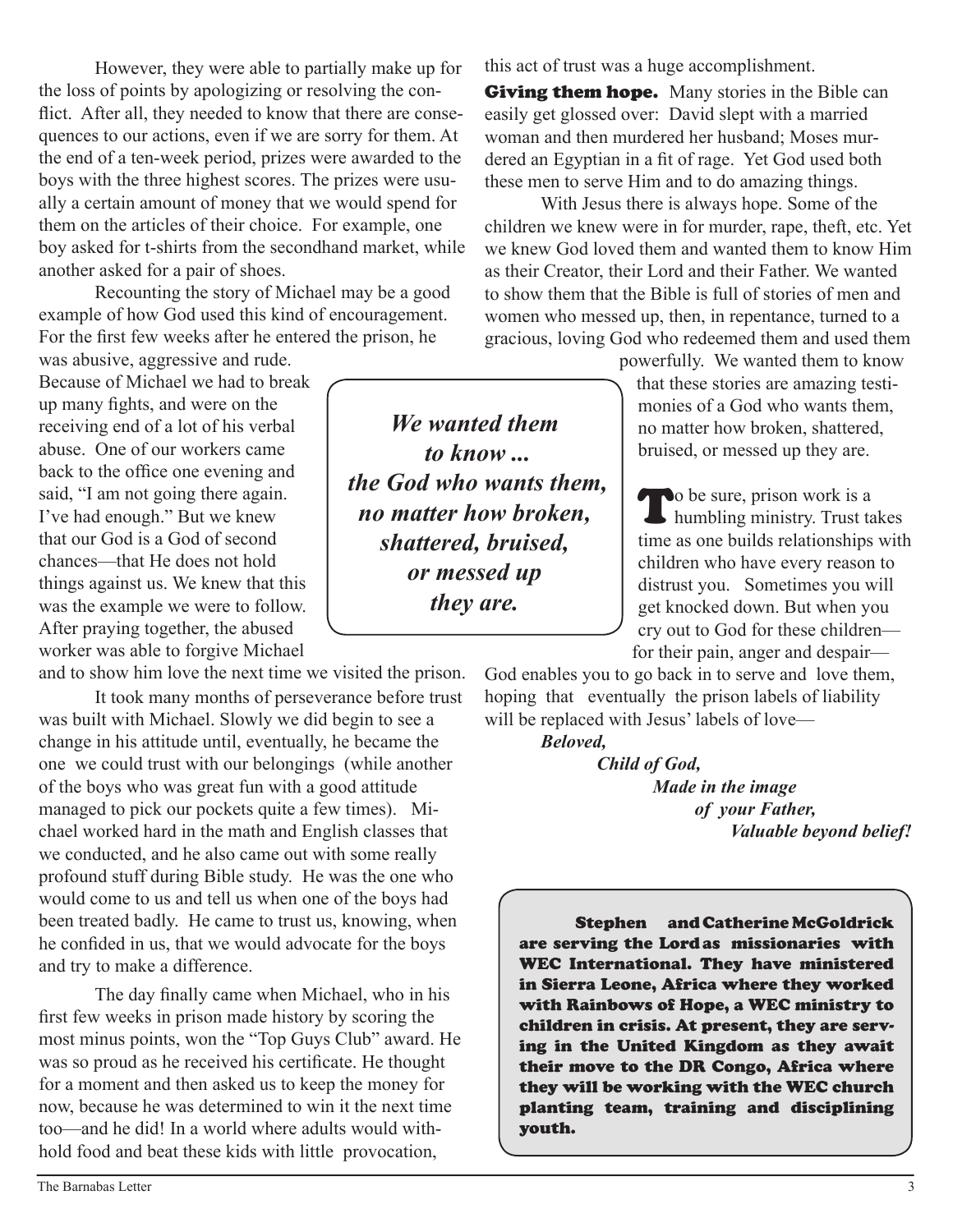**Ministry to a Captive Audience —Peter \***

**W**orking with children in prison is often<br>to children in crisis. I have worked with orphans, street one of the most overlooked ministries children, and teens in prison, and judging by the numbers of workers and volunteers involved in those ministries, far more people are interested in working with orphans and street children than visiting the prisons. However, prison is often the very place where those same orphans and street children end up.

*Far more people are interested in working with orphans and street children than visiting the prisons. However, prison is often the very place where those same orphans and street children end up.*

In comparison with the challenges of other ministries to children in crisis, prison ministry is somewhat simpler. The location is already set, and you have a captive audience. There's no need to find the children—you can be certain where they are 24 hours a day. On the other hand, prison ministry definitely has its own unique challenges.<br>The first challenge of prison ministry is

The first challenge of prison ministry is<br>is often difficult to gain long term access. From the very **I** getting in. However, once you do get in, it onset, be prepared to develop close relationships with administrative personnel, officials, and bureaucrats. This is a vital aspect of the ministry. These are the people who control your access to the prison. It will do you well to remember these folks on holidays and special occasions with a small but appropriate gift. Be unfailingly polite at all times and, above all, be patient. For example, in the first two years of our ministry, the volunteers often spent most of their time outside, waiting for permission to get in, only to be told after two or three hours that they could not enter that day. Persistence and prayer paid off. Eventually the prison administration became more open, and the gates that were formerly barred opened as well.

Even when good relationships have been established and entrance has been granted, expect sudden changes as familiar faces leave and new ones come in. In our situation, after several years, a change took place in the way the prison system was managed. The prisoners came under the department of justice, while the prison administration and guards came under the army.

Having to apply to two different governmental departments certainly increased our dealings with the bureaucracy. But all the same we were fortunate, because we already had good relationships with some of the people involved. Therefore, we were able to use our past involvement as justification for continued ministry.

Sometimes it doesn't matter who you know. For example, last year virtually all prison ministries were ended here when the government decided to heavily restrict which organizations and individuals would be allowed into the prisons.<br>
The second challenge one faces is dealing

The second challenge one faces is dealing<br>with the oppressive atmosphere. The<br>nd spiritual conditions of prisons can often b with the oppressive atmosphere. The physical and spiritual conditions of prisons can often be overwhelming. Yet efforts to change those conditions are ineffective and can seem to be mere drops in the bucket. One of the primary goals in ministering to children in crisis is removing them from their hostile and dangerous environment. In prison, however, this is precisely what you cannot do. Do not underestimate the stress and strain (both spiritual and emotional) that this can create in yourself and other workers. Due to the atmosphere, finding workers or volunteers to even enter the prison can be very challenging. The thought of prison can induce fear in many people. Although, in four years of regularly entering the prison, neither I nor anyone else that I know of were ever hurt or even threatened.



The third challenge is that of discipleship.<br>
Many of the teenagers to whom we<br>
ministered simply "disappeared" after they were Many of the teenagers to whom we transferred to another prison or were released. In spite of the fact that we gave them our contact information, we never heard from or of most of them again.

*\* At his request, Peter's surname will remain annonymous.*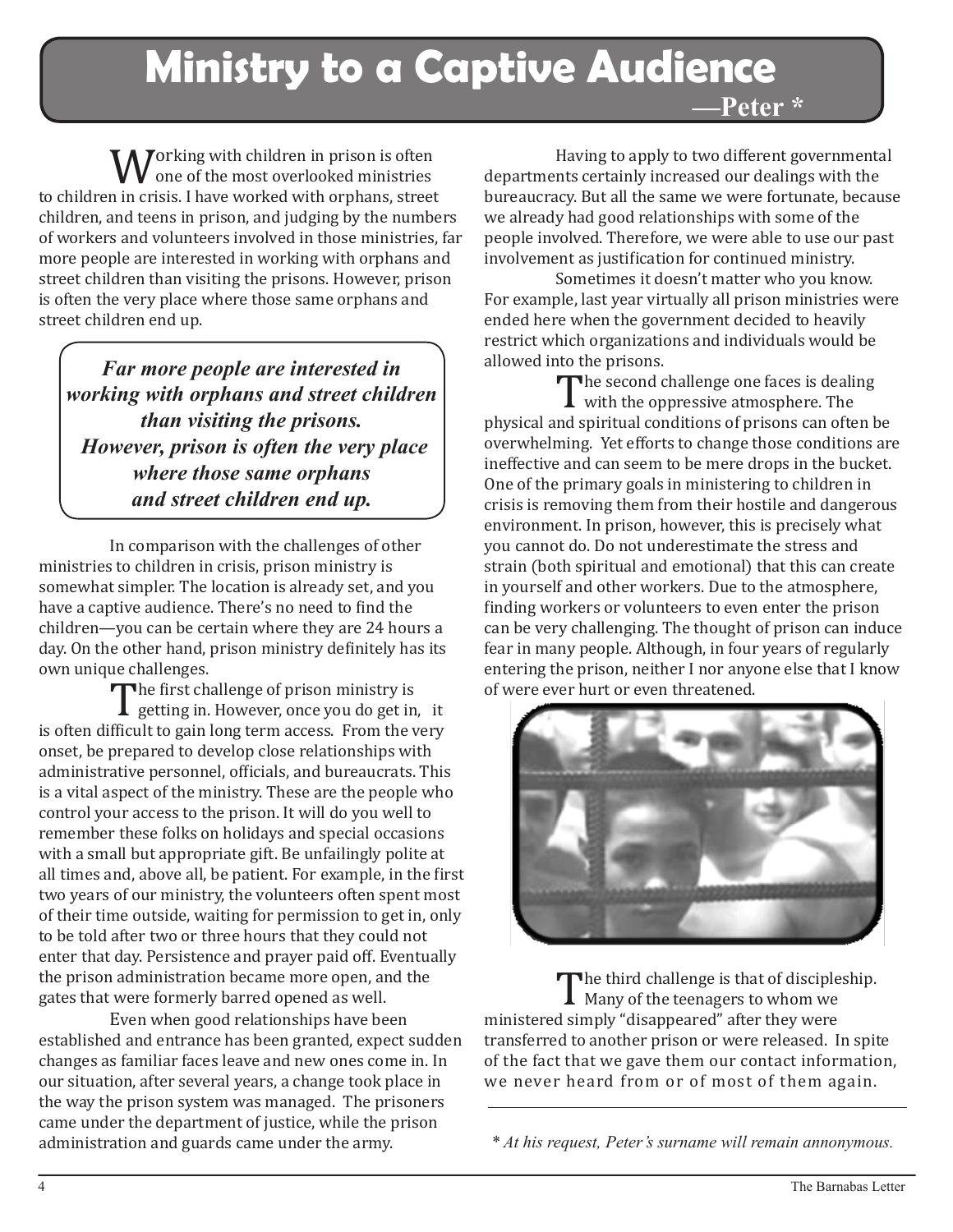Certainly we believe that God is faithful to guard and protect the Word that was sown in their hearts. But we also recognized that we had been given the commission to "make disciples." In that regard, we could only pray that God would lead the right people into the lives of those who claimed to have repented and given their lives to Christ.

## *[Reaching out to the families of children in prison] would provide the church with a way to express the love of Christ.*

espite its challenges, prison ministry also presents a number of opportunities for outreach. While in some countries it may be possible to offer only a Bible study or something similar, in most cases you will likely have to be more creative in how you incorporate evangelism and discipleship into a program.

It is likely that any form of prison ministry will need to justify its existence to the officials and bureaucrats. The easiest and simplest way to do so is to provide some sort of education or vocational training.

To begin with, find out what educational programs are offered in the prisons. In many countries, there is probably little or nothing available, but it is worth finding out first what is provided. As it requires more material and resources, vocational training is more complicated so, if possible, start by providing educational services. Then progress to vocational training once you gain more favor with the prison administration.

Another program that would be especially beneficial if done in conjunction with the local church is an outreach to the family. Children in prison, if they have a family, usually come from hurt and broken families. In our context we estimated that 70 percent of the teenagers we ministered to came from either the streets or the orphanages. However, this means that 30 percent came from some sort of family context. In four years of ministry, I can only recall one boy who came from a family that appeared to be mostly normal. The families that we contacted were often single mothers who were divorced or who had been abandoned by their husbands. Alcoholism was common, and all were struggling emotionally, spiritually and financially. Ministry to these families would provide the church with a way to express the love of Christ and many would find this type of ministry less threatening than visiting prison.

On a larger scale, creating a half-way house for the children to re-integrate into society would be a complex but beneficial addition to a prison ministry. In our conversations with the teens, they often dreamed of what they would do once they were released. Mostly, they dreamt of drinking, partying and the like. I don't

remember anyone saying that they were going to do something constructive with their lives once they were released. Having been denied liberty for so long, the temptation to "live it up" and go wild is irresistible. Once the glamor of wild living wears off, harsh grim realities set in. Conflicts often arise in their families, or their friends may grow tired of residing in their home. Often they aren't able to find and keep a job, and pretty soon crime seems the easiest way to solve their money problems. Except, now there is less fear of getting caught—prison is a known factor and is no longer threatening.

We found that the repeat offenders were often out of prison for no more than two or three months. I know one boy who was out for only two weeks before he was re-arrested. Many came to view prison as a second home—they are fed and clothed, and nothing is expected from them in return except to sit quietly until they are released. Not so bad, considering where many of them came from.

> *Incarceration hardens people ... making the need for our dependency upon the work of the Holy Spirit all the more obvious.*

A half-way house would provide a place for children to gradually re-enter society in a controlled, measured manner, as well as a place to continue the discipleship begun in prison. Too much freedom too soon will inevitably lead to poor choices that will place the child into the cycle of habitual offenses and incarceration. However, for a half-way house to function properly, it needs a well-trained staff who are able to handle the children and enforce discipline, and at the same time provide guidance and counseling. Additionally, location is a prime consideration as neighbors are not likely to look with favor upon it. And if they settled in a city or near one, the temptations of the street will often prove to be overwhelming.

 $\prod_{\mathsf{ke}}$ It is no secret that incarceration hardens people, and children are no exception. This factor makes the need for our dependency upon the work of the Holy Spirit all the more obvious. You will need to constantly remind yourself that your task is not to be successful, but faithful, and trust God for the fruit.

*Peter and his wife have been serving as missionaries in Asia for the past ten years where they are dedicated to helping the Church reach out to the marginalized and the needy at risk.*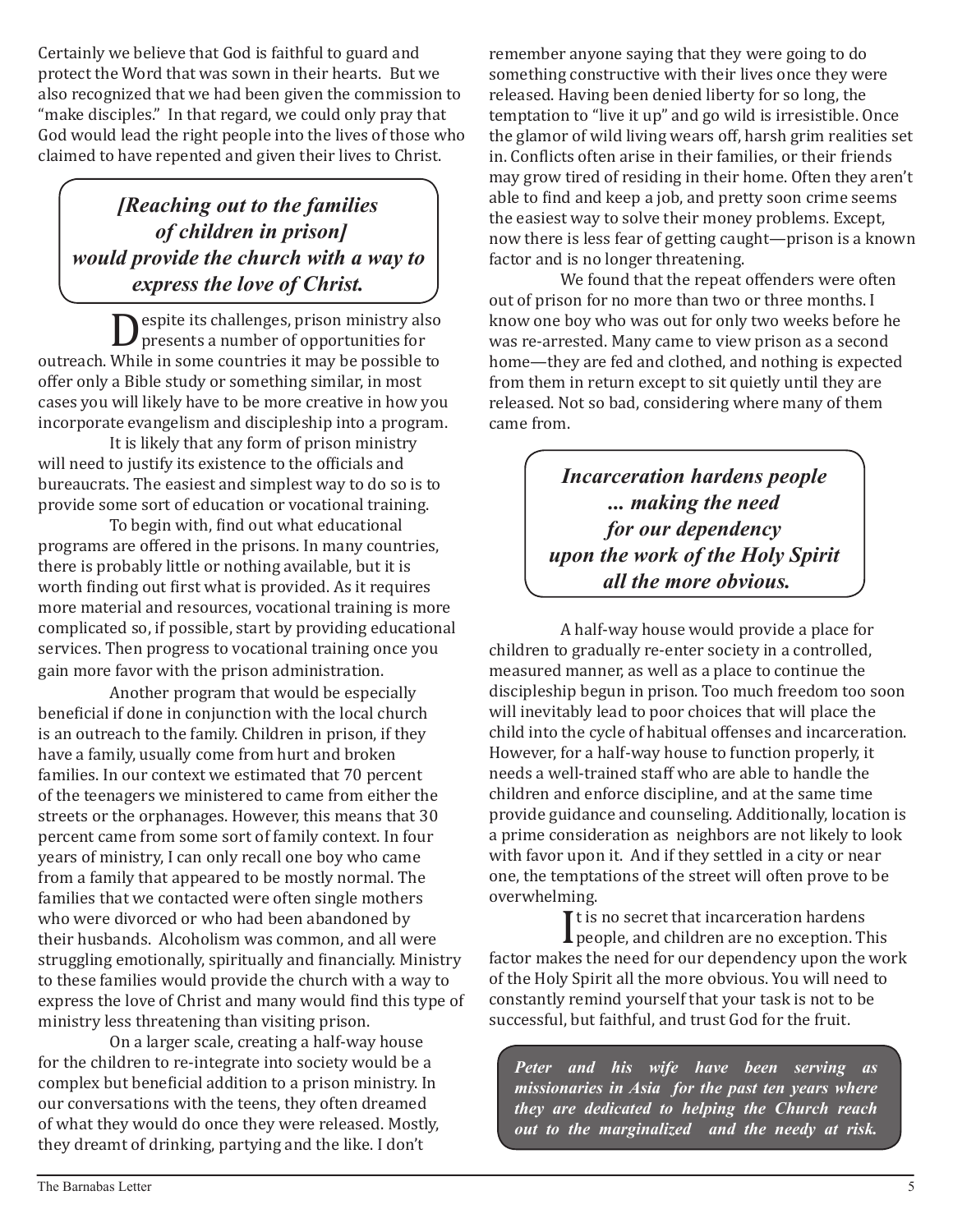The Forgotten Ones —Kathie Fitzpatrick

A dark region resides in the soul of almost every community in America —a mysterious building with bundles of razor wire at the top of the fence. While a world outside sleeps, electric doors open and close as police quietly come and go, depositing children. Unless you had a child arrested and taken there, you might never know it existed. It is your neighborhood youth detention center, U.S.A.

### *These are the unfortunate youth our society wishes they could erase and forget.*

The youth who live there, or who are being held there until they face a judge who will decide their fate, are as young as nine years old, and the eldest are just under 18. Where do they come from? Some come from a violent family disruption. Others are being held for crimes as mild as truancy or forgetting to return a video, to arson, car theft, armed robbery, assault and even murder. These young people are the unfortunate youth our society wishes they could somehow erase and forget. They are deposited into youth detention centers across America, and are seldom visited by anyone who really cares or who has any answers for their life's condition.

In the Spring of 1997, the Director of the Yakima County Youth Detention Center in the state of Washington contacted our youth pastor, Russ, for help. "We built this 2 million dollar facility," he said, "but the county cannot afford to hire chaplains. Could you develop a team of people to come talk to the kids about Jesus and hold services?" Russ, could hardly believe his ears! When he announced the opportunity from the pulpit, I felt my heart swell, and that unmistakable tap on my shoulder from God. I spoke with Russ after the service, and my journey began. We had nine people,

both men and women volunteers,



in the original group. Time and again, unforeseen circumstances kept us from starting, and eventually our group dwindled. When we felt the Lord would have us delay no longer, without much of a plan, we finally held our first meeting in June of 1997. "I have led teams countless times," Russ said, "but, this time I'm scared to death. Let's pray." We did.

We split into three groups and walked in with nothing but our Bibles and our testimonies. As the youth filed in wearing jailhouse garb, looking dark and sullen, I breathed a prayer, "Jesus you'd better show up because we don't know what we are doing." And He did.

Facing a class of some 20 or more teenagers I smiled - "Hi, my name is Kathie. I accepted the Lord Jesus Christ at the age of 14 and it has been an awesome journey! We are here to talk to you about how you too can know God personally." They listened and many received Christ that night! That was 11 years ago and as of today thousands of youth have since responded to Christ and received Bibles and mentoring! Jesus has truly been the answer to their loneliness, fears, anger, drug addiction, teen relationship issues, and a whole list of insurmountable problems they seem to face.

#### *It's a ministry that tugs at your heart strings.*

 $\partial$ t the beginning, Satan was not sleeping. He seemed to attack each team member in the form of unusual circumstances to hinder their continuation. I too felt those reverberations, but I was determined to stand firm and continue. After working alone for 1 1/2 years, God opened doors and led new men and women to work with me in Yakima County. As a result, the Young Lions Youth Ministry Program was born!

It is a ministry that truly tugs on the heart strings! The reward of seeing young people turn from a destructive

lifestyle to that of a positive, Godly path is truly amazing. We often encounter youth who need to regain trust after physical and/ or emotional abuse that has come from a family member (father or stepfather). So, we must rebuild their image of a father by helping them to see that God is a loving Father who wants what is best for them, and that He truly wants to give them a great destiny if they will learn to trust Him and to build a relationship through repentance, prayer, Bible reading, and fellowship. We want them to know that they can have a hope and a future. Jeremiah 29:11-13 are verses I often use.

*Through a relationship with Jesus Christ they can experience the strength and power to actually succeed.*

**2**t has been reported that in jail ministry in our nation, across the board, the only lasting recovery comes from the outgrowth of the "chapel services," and the changed lives that grow out of that effort. Many people come into youth detention with programs that propose many "good ideas," such as "you should stay in school, you should not use drugs and alcohol, etc." However, when hit with life trauma, they are unable to comply in the natural alone. But, when combined with God's help and a relationship with Jesus Christ, they can experience the strength and power to actually succeed. What a difference once they have the right power supply, and they learn to use the Word instead of drugs or a weapon of violence. We developed a new slogan in youth detention chapel: "A new habit!"—as the kids raised their Bibles high with big smiles and new hearts!

**M**y biggest reward is when happy, wholesome looking young adults, now in their twenties, walk up to me on the street and ask, "Do you remember me from juvy? I'm still with God—He's re-built my life!" They tell me of returning to school, going to college, or how their family was healed. Sometimes they are even married with children of their own. Most importantly, they are on God's path—not a destructive path. Yes, that is my best reward!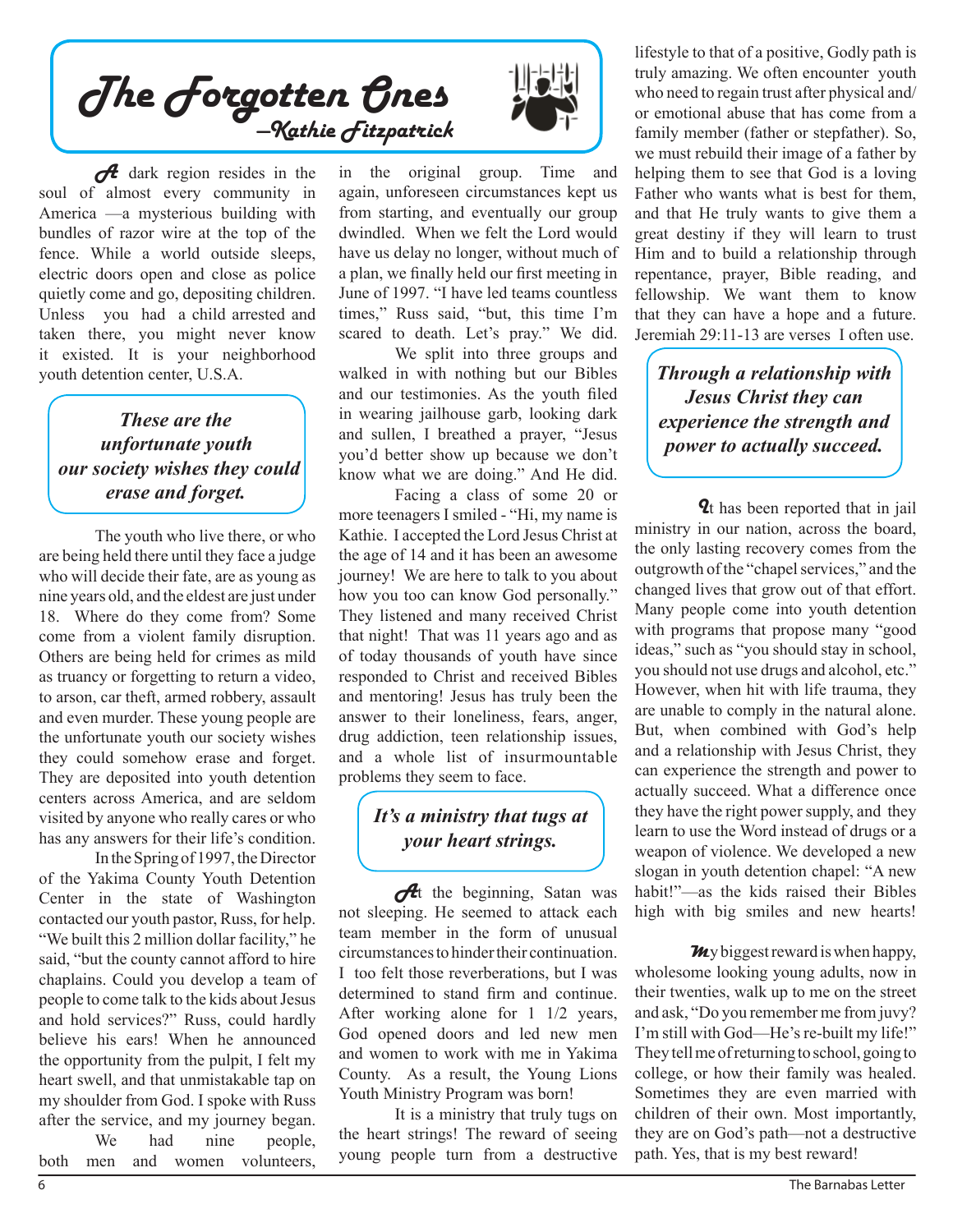**NEWS • EVENTS • RESOURCES**



## Kathie Fitzpatrick

Founder and director of *Young Lions Youth Ministry Team Program,* Kathie resides in Yakima Washington, USA. This faith-based, Bible - principled ministry has been designed for incarcerated children and teenagres. For those who have a heart to make a difference in their community, materials, help and resources are available at www. younglions.org.

**K**athie is also the author of *Angel Promises: Remembering the Youngest Firefighter—*a memorial to her daughter, Karen Lee Fitzpatrick, who perished fighting the Thirty Mile Fire in Washington state, July 2001. The book is a compilation of the poems, essays, and inspirational wall writings of this young woman of faith who inspired many during her short lifetime. www.karenleefitzpatrick.com

#### Still Saving Kids Behind Bars —Fr. Shay Cullen

**S**everal years ago, I was able to get inside some highly secured jails for the first time. I was so shocked by what I saw I couldn't sleep for nights after. The jail visits revealed children as young as ten being held in detention with adults. Many suffered degrading physical and sexual abuse, and some were even being sadistically tortured. Few knew about this terrible situation as it all happened behind locked gates and prison cells. I was determined to rescue as many as possible. Giving them toothbrushes and snacks and ignoring the violations of their rights was immoral. I had to act and with the help of the Juvenile Justice Network I lobbied and campaigned to end the jailing of children in conflict with the law.

Jubilee Action, a charity based in Guilford, Surrey, UK, and headed by Danny Smith has been instrumental in helping us greatly to develop public awareness around the world. This action led to a change in the Philippine law and the release and rehabilitation of hundreds of children. With ITV hidden cameras we got inside the jails and filmed the conditions and plight of these children. Hence the atrocities were revealed to the world.

Soon after the shocking revelations ... the Philippine Senate passed the long pending Juvenile Justice Welfare Bill. But the congress balked. Danny Smith persuaded ITV to come again. I got them into other jails where children were stacked like chickens in a cage. The second report showed that the terrible conditions of children behind bars still prevailed. Sickness, disease, malnutrition, physical and sexual abuse. Slavery thrived, as kids were "owned" by the cell bosses and worked for their food. This report was more powerful than the first and ... the Philippine Congress moved to finally pass the law.

Readers can view the ITV/CNN report on the Internet via Youtube, "CNN kids behind bars".

Hundreds have been released by compassionate judges but thousands across the county are still behind bars. Many are abused and even tortured in degrading and severely damaging ways. A few weeks ago we found three children in a police station cell with adults.

Their eyes showed fear, docility, and hopeless submissiveness. They were in shock and traumatized. What was done to them and what they had to do to please the adult prisoners is unprintable.

The kids were half naked, hungry, and malnourished and had scabies. They begged us to give them food and when they were released to us they broke down and cried and wailed for five minutes. We produced court release papers that transferred them to our custody; it was a day of hope and the beginning of happiness for them.

Outside they were clothed, fed and brought to the Preda Boys' Home. Here they are free to run about play basketball, swim, go to school and take an apprenticeship for trade. They learn right from wrong, grow in spiritual values and start life over. There is no need for walls, fences, gates or guards. The vast majority stays willingly and they regain their pride and self-confidence. This June 2008, twenty-four have been enrolled in high school and another fifteen are taking distance learning. These are the throwaway children of the society, lost sheep whose rights were trampled underfoot but are now found and restored to a life of goodness and dignity. Let's do all we can to help end the injustice once and for all.

*Fr. Shay Cullen, nominated three times for The Nobel Peace Prize, founded The PREDA Foundation, in Olongapo city, the Philippines in 1974 - an organization dedicated to saving and healing abused and exploited women and children. His many articles and resources relating to children in crisis can be accessed at www.preda.org.*

### CCTI Web Site - Up and Running!

**C**lick on to **crisiscaretraining.org** to access the new CCTI web site. You will find information on new resources and training opportunities, along with the latest copy of *The Barnabas Letter* (all back issues will be kept in archive ). In addition, links to important resource and information sites will be at your fingertips.

**R**emember! We are happy to post any new resources *you* have available, including any upcoming training opportunities, along with your contact information.

Contact: rosabatino@aol.com or crisiscare@comporium.net